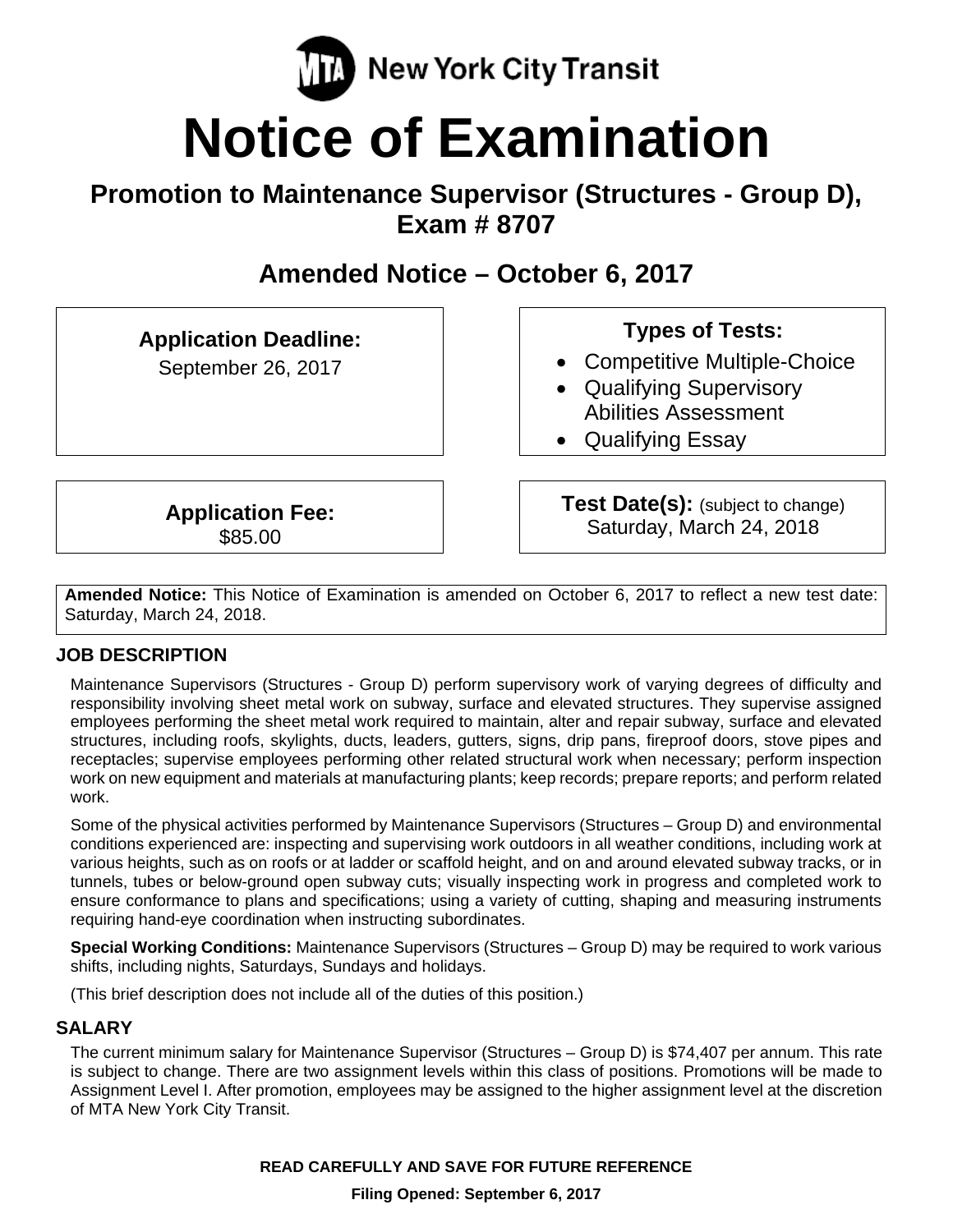# **ELIGIBILITY TO TAKE THE EXAMINATION**

This examination is open to each employee of MTA New York City Transit who **on the date of the multiplechoice test:** 

(Continued)

## **ELIGIBILITY TO TAKE THE EXAMINATION (Continued)**

- 1. Is permanently (not provisionally) employed in or appears on a Preferred List (see note, below) for the title of Structure Maintainer – Group D; and
- 2. Is not otherwise ineligible.

(Note: A "Preferred List" is a civil service list which is only for certain former permanent incumbents of the eligible title who have rehiring rights.)

This examination is also open to employees who were appointed to an eligible title pursuant to New York State Civil Service Law, section 55-a, and who meet all other eligibility requirements.

You are responsible for determining whether you meet the eligibility requirements for this examination prior to submitting the *Application*. If you do not know if you are eligible, check with **your department's Human Resources representative.** You may be given the test before we verify your eligibility. If you are marked "Not Eligible," your application fee will **not** be refunded and you will **not** receive a score.

This examination is **not** open to employees of MaBSTOA, MTA Bus Company, or to employees of any MTA agency other than MTA New York City Transit.

#### **REQUIREMENTS TO BE PROMOTED**

**Probationary Period:** At the time of promotion, you must have completed your probationary period in the eligible title as indicated in the above "Eligibility to Take Examination" section, and you must be permanently employed in the eligible title or your name must appear on a Preferred List for the eligible title at the time of promotion. Additionally, you must have served permanently in the eligible title for at least one year. Time served prior to a break in service of more than one year will not be credited.

**Drug Screening Requirement:** You must pass a drug screening in order to be promoted.

#### **HOW TO SUBMIT AN APPLICATION AND PAY THE APPLICATION FEE**

If you believe you meet the requirements in the "Eligibility to Take Examination" section, submit an application online by the last day of the application period unless you are requesting a Fee Waiver. Applicants who wish to request a Fee Waiver should refer to the "How to Submit an Application When Requesting a Fee Waiver" section below.

**Application Fee:** This fee is generally not refundable. Under special circumstances, you may be entitled to a refund. You should refer to the Department of Citywide Administrative Services ("DCAS") Exam Regulations to determine if you are entitled to a refund prior to requesting a refund. You can refer to the bottom of the last page of this Notice of Examination for instructions on how to obtain a copy of the DCAS Exam Regulations.

#### **Online Applications:**

- 1. Apply using the "BSC" employee portal at www.mymta.info by the last day of the application period.
- 2. You must pay the application fee via payroll deduction. Applicants who request a fee waiver must apply by mail.
- 3. You will be sent a confirmation email after you complete your application and pay the application fee.

Computers with internet access are available on a limited basis at branches of the New York Public Library, the Brooklyn Public Library and the Queens Library to patrons with a valid library card.

#### **HOW TO SUBMIT AN APPLICATION WHEN REQUESTING A FEE WAIVER**

Applicants who wish to request a Fee Waiver must obtain an *Application* in person at the MTA New York City Transit Exam Information Center (as indicated below) and must submit the *Application* by mail to the address in the "Correspondence" section below **by the last day of the application period**.

MTA New York City Transit will not accept applications in person. Additional information on requesting an application fee waiver is available with the *Application*.

#### **READ CAREFULLY AND SAVE FOR FUTURE REFERENCE**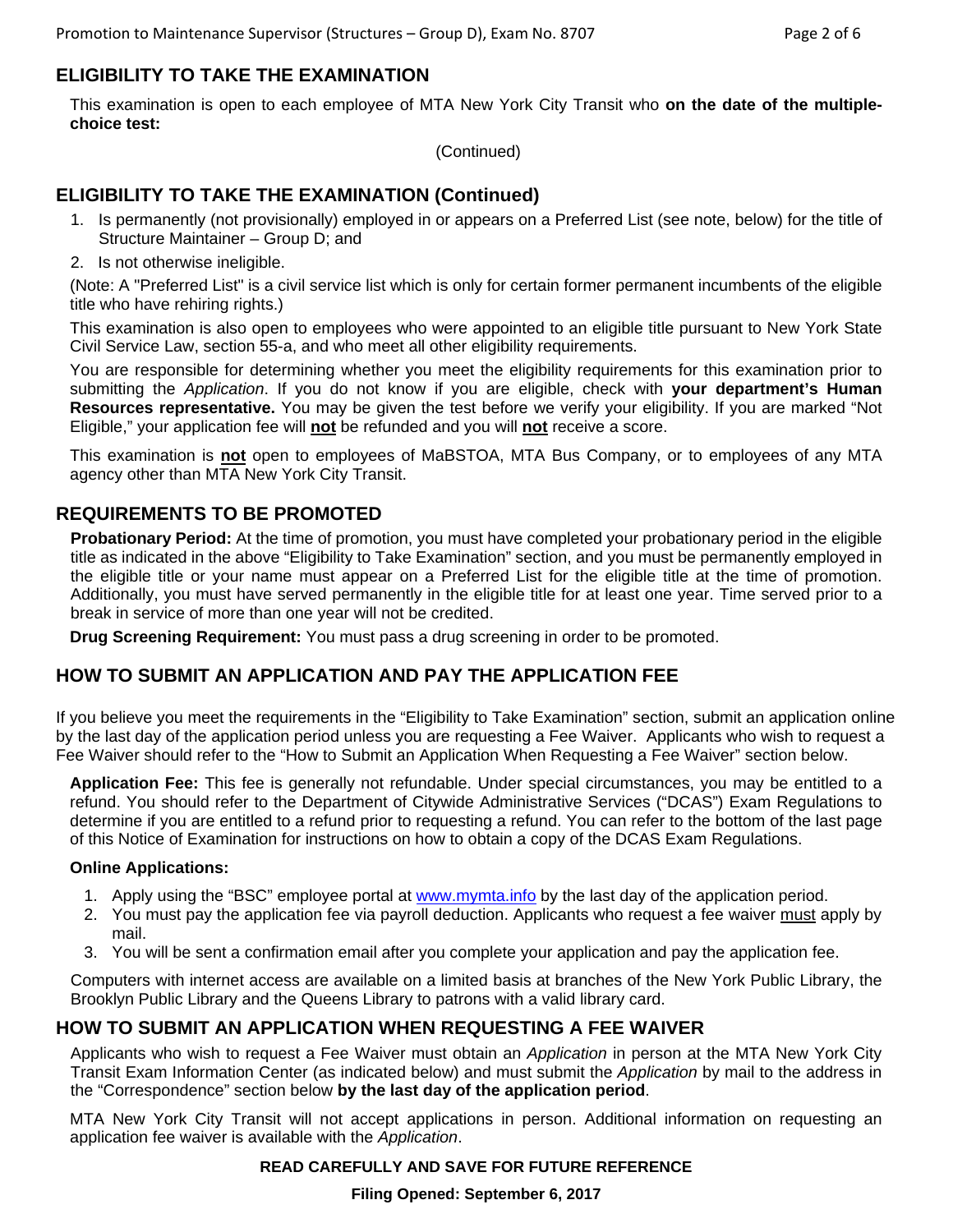(Continued)

#### **HOW TO SUBMIT AN APPLICATION WHEN REQUESTING A FEE WAIVER (continued)**

**MTA New York City Transit Exam Information Center**: Open Monday through Friday, from 9 AM to 3 PM, in the lobby at 180 Livingston Street, Brooklyn, New York. Directions: take the A, C, F, or R trains to the Jay Street-Metro Tech Station, or the 2, 3, or G trains to the Hoyt Street Station.

## **ADMISSION LETTER**

An *Admission Letter* will be mailed to you about 10 days before the first date of the multiple-choice test. If you do not receive an *Admission Letter* at least 4 days before this date, you may obtain a duplicate letter at the MTA New York City Transit Exam Information Center (as indicated above). A paper copy of the *Admission Letter* is your ticket for admission to the test.

Employees **must** keep their official mailing address **up to date.** Only the address on file with the MTA Business Service Center will be used to mail correspondence, including the *Admission Letter.*

#### **THE TEST**

The test will consist of three distinct components: a competitive multiple-choice test, a qualifying supervisory abilities assessment, and a qualifying essay test. All three components of the test will be given in a single session on the same day. A score of at least 70% is required to pass each test. Your score on the competitive multiplechoice test will determine 85% of your final score. Your seniority will determine the remaining 15%.

You must pass the competitive multiple-choice test and both the qualifying supervisory abilities assessment and qualifying essay test to have your seniority credited. Your seniority score will be 70 plus ½ point for each three months of completed, permanent, continuous service with an agency under the jurisdiction of the Commissioner, Department of Citywide Administrative Services, in competitive class titles. Your service will be credited through the date of the multiple-choice test up to a maximum of 15 years. Time served prior to a break in service of more than one year will not be credited.

Veterans' or Disabled Veterans' Credit will be granted only to eligible passing candidates who request that they be applied. Veterans' or Disabled Veterans' Credit should be requested at the time of the application, but **must** be requested before the date the eligible list is established. Claims for Veterans' or Disabled Veterans' Credit cannot be made once the eligible list is established. The competitive multiple-choice test may include questions on the following knowledge areas:

The competitive multiple choice test may include questions on the following areas:

- Knowledge of the sheet metal trade as applied to the construction, maintenance, installation, repair, alteration, and inspection of MTA New York City Transit structures and facilities
- Ability to read and interpret blueprints, drawings and specification and to make trade-related measurements and computations
- Knowledge of proper safety precautions and procedures, including the knowledge of basic first aid

The qualifying supervisory abilities assessment may include questions that assess the following ability:

 Ability to exercise effective supervision and to apply supervisory methods and procedures in accordance with MTA New York City Transit rules, regulations, policies, and procedures

The qualifying essay test will require candidates to write one or more reports based on information provided on the day of the test. Candidates will be evaluated on their ability to write concisely, comprehensively and clearly using good grammatical form. Only those candidates who achieve a passing score on the multiple-choice test will have their qualifying essay tests rated.

#### **READ CAREFULLY AND SAVE FOR FUTURE REFERENCE**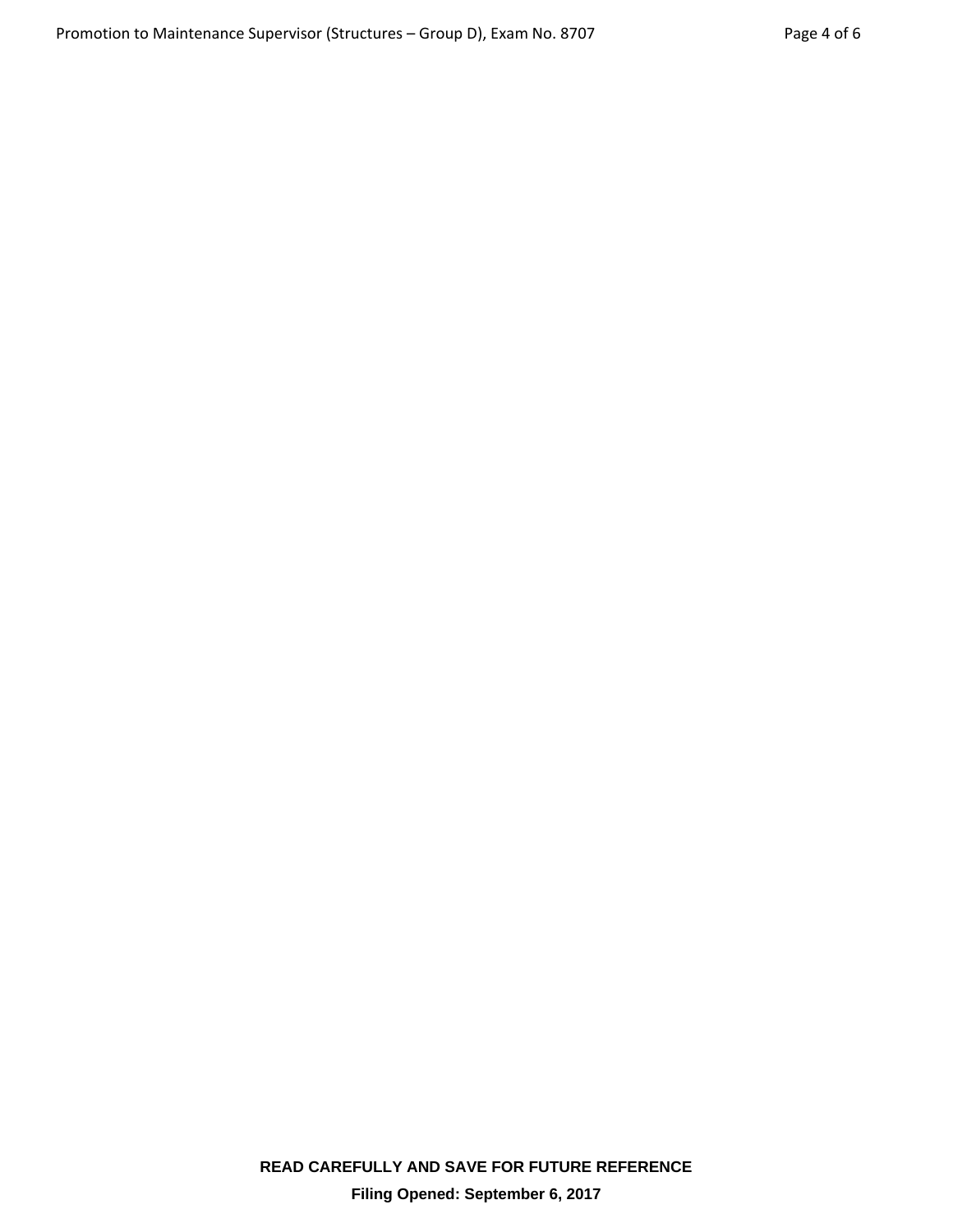## **TEST ADMINISTRATION GUIDELINES**

**Warning:** You are not permitted to enter the test site with cellular phones, beepers, smart watches, pagers, cameras, portable media players, or other electronic devices. Calculators are permitted: however, they must be hand-held, battery or solar powered numeric only. Calculators with functions other than addition, subtraction, multiplication and division are prohibited. Electronic devices with an alphabetic keyboard or with word processing or date recording capabilities such as planners, organizers, etc. are prohibited. Electronic devices with an alphabetic keyboard or with word processing or data recording capabilities such as planners, organizers, etc. are prohibited. If you use any of these devices in the building at any time before, during or after the test, you may not receive your test results, your test score may be nullified, and your application fee will not be refunded.

You may not have any other person, including children, present with you while you are being processed for or taking the test and no one may wait for you inside of the test site while you are taking the test.

**Leaving:** You must leave the test site once you finish the test. If you leave the test site after being fingerprinted but before finishing the test, you will not be permitted to re-enter. If you disregard this instruction and re-enter the test site, you may not receive your test results, your test score may be nullified, and your application fee will not be refunded.

**Proof of Identity:** You must present your MTA New York City Transit employee ID when you arrive to take the tests.

#### **THE TEST RESULTS**

If you pass the competitive multiple-choice test, the qualifying supervisory abilities assessment and the qualifying essay test and are marked eligible, your name will be placed in final score order on an eligible list and you will be given a list number. You will be notified by mail of your test results. If you meet all requirements and conditions, you will be considered for promotion when your name is reached on the eligible list.

#### **SPECIAL ARRANGEMENTS**

**Late Filing:** Consult with **your department's Human Resources representative** to determine the procedure for filing a late *Application* if you meet one of the following conditions:

- 1. You are absent from work for at least one-half of the application period and are unable to apply for reasons such as vacation, sick leave or military duty; or
- 2. You become eligible after the above application period, but on or before the first date of the multiple-choice test.

**Make-Up Test:** You may apply for a make-up test if you cannot take the test on the scheduled test date for any of the following reasons:

- 1. Compulsory attendance before a public body;
- 2. On-the-job injury or illness caused by municipal employment where you are an officer or employee of the City;
- 3. Absence from the test within one week after the death of a spouse, domestic partner, parent, sibling, child or child of a domestic partner where you are an officer or employee of the City;
- 4. Absence due to ordered military duty;
- 5. A clear error for which MTA New York City Transit is responsible; or
- 6. A temporary disability, pregnancy-related, or child-birth-related condition preventing you from taking the test.

To request a make-up test, mail your request with your documentation of special circumstances to the address found in the "Correspondence Section" below within 60 days of your scheduled test date or make the request within 60 days of restoration to your position after performing ordered military duty.

**Special Test Accommodations:** If you plan to request special testing accommodations due to disability or an alternate test date due to your religious belief, follow the instructions included with your *Application* and mail your request to the address found in the "Correspondence" section below no later than 30 days prior to the first scheduled test date.

**READ CAREFULLY AND SAVE FOR FUTURE REFERENCE**